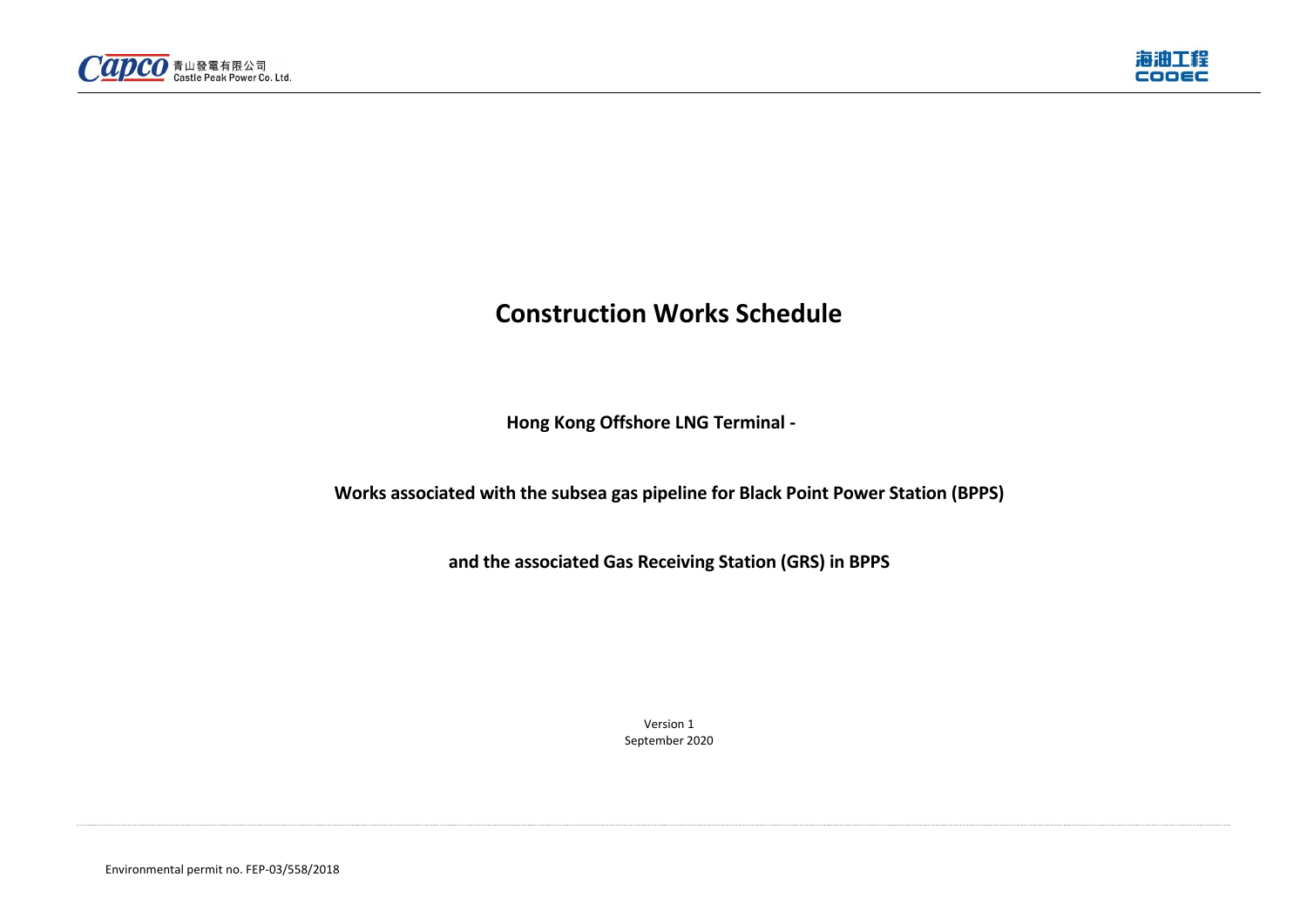

## **Hong Kong Offshore LNG Terminal - Works associated with the subsea gas pipeline for Black Point Power Station (BPPS) and the associated Gas Receiving Station (GRS) in BPPS Environmental Certification Sheet FEP-03/558/2018**

| Reference Document/Plan                 |                                    |
|-----------------------------------------|------------------------------------|
| Document/Plan to be Certified/Verified: | <b>Construction Works Schedule</b> |
| Date of Report:                         | September 2020                     |
| Date received by ET:                    | 14 September 2020                  |
| Date received by IEC:                   | 15 September 2020                  |

#### **Reference EP Requirement**

EP Condition: Condition No. 2.7 of FEP-03/558/2018 *Content: Construction Works Schedule* 

The Permit Holder shall, no later than 1 month before the commencement of construction of the Project, deposit with the Director 3 hard copies and 1 electronic copy of a construction works schedule of the Project. The construction works schedule shall include but not limited to a detailed schedule, sequence and programme of the construction works and key environmental mitigation measures for the Project. The Project shall be constructed in accordance with the information as contained in the deposited construction works schedule.

#### **ET Certification**

| I hereby certify that the above referenced document/ $\frac{1}{P}$ m complies with the above referenced condition of<br>FEP-03/558/2018. |       |                   |
|------------------------------------------------------------------------------------------------------------------------------------------|-------|-------------------|
| Mr Raymond Chow,<br><b>Environmental Team Leader:</b>                                                                                    | Date: | 14 September 2020 |

#### **IEC Verification**

| I hereby verify that the above referenced document/plan complies with the above referenced condition of<br>FEP-03/558/2018. |                         |
|-----------------------------------------------------------------------------------------------------------------------------|-------------------------|
| Mr Arthur Lo,<br>Hotten<br>Independent Environmental Checker:                                                               | Date: 15 September 2020 |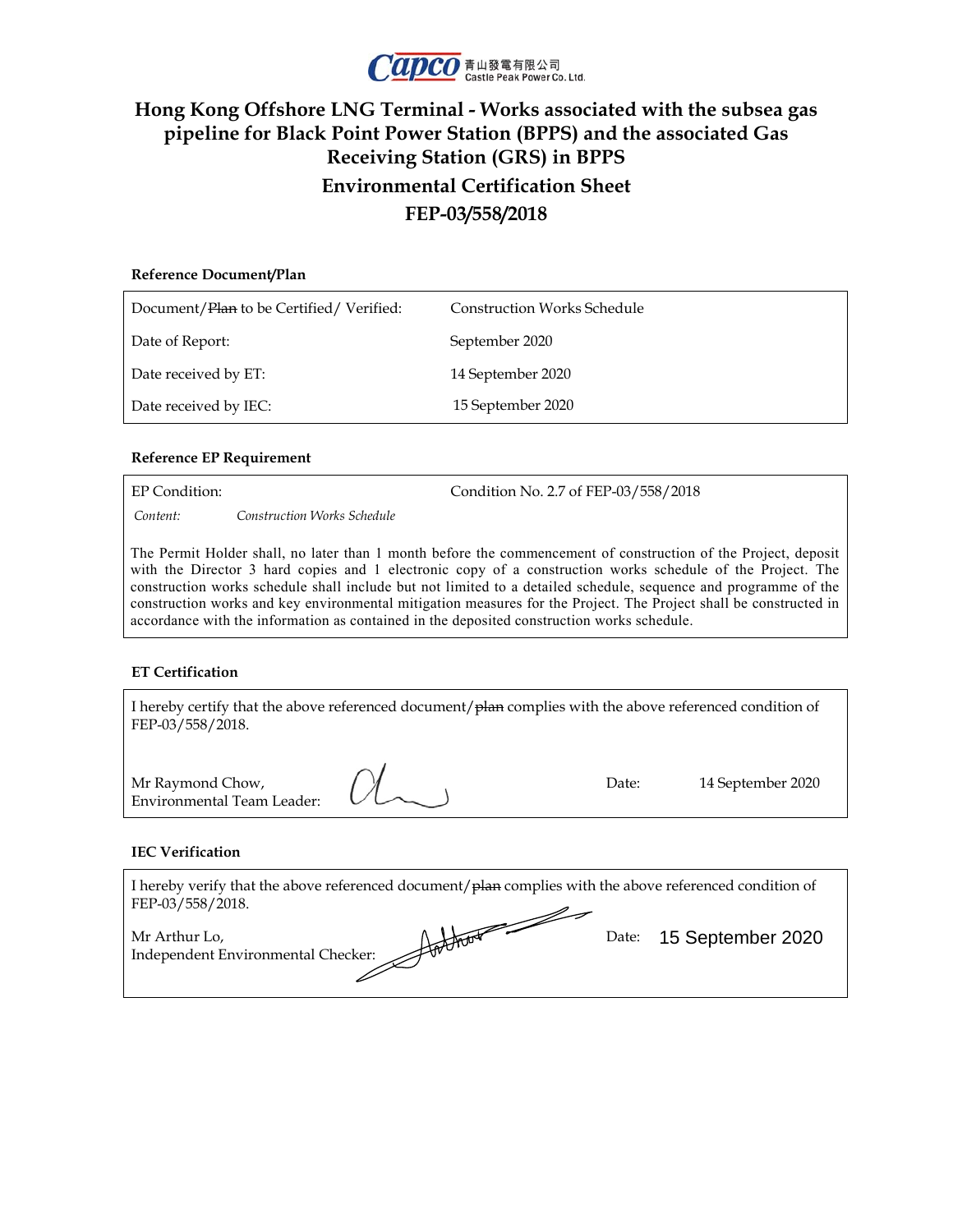



| Schedule of the works associated with the subsea gas pipeline for Black Point Power Station (BPPS) and the associated Gas Receiving Station (GRS) in BPPS                                                                                              |         |         |         |         |         |         |         |         |
|--------------------------------------------------------------------------------------------------------------------------------------------------------------------------------------------------------------------------------------------------------|---------|---------|---------|---------|---------|---------|---------|---------|
| <b>WORK</b>                                                                                                                                                                                                                                            | Q3 2020 | Q4 2020 | Q1 2021 | Q2 2021 | Q3 2021 | Q4 2021 | Q1 2022 | Q2 2022 |
| <b>Preparation Phase</b>                                                                                                                                                                                                                               |         |         |         |         |         |         |         |         |
| Pre-survey                                                                                                                                                                                                                                             |         |         |         |         |         |         |         |         |
| Removal of obstructions                                                                                                                                                                                                                                |         |         |         |         |         |         |         |         |
| <b>Construction Phase</b>                                                                                                                                                                                                                              |         |         |         |         |         |         |         |         |
| Pre-trenching including Deployment of Silt Curtain and Pilot Test                                                                                                                                                                                      |         |         |         |         |         |         |         |         |
| Cofferdam and Sheet Pile Construction                                                                                                                                                                                                                  |         |         |         |         |         |         |         |         |
| Pipeline Laying                                                                                                                                                                                                                                        |         |         |         |         |         |         |         |         |
| Post-trenching including Deployment of Silt Curtain and Pilot Test                                                                                                                                                                                     |         |         |         |         |         |         |         |         |
| Rock Armour Placement                                                                                                                                                                                                                                  |         |         |         |         |         |         |         |         |
| Intermediate and Final Hydrotesting for Pipeline                                                                                                                                                                                                       |         |         |         |         |         |         |         |         |
| Gas Receiving Station (GRS) including pipe rack construction, preparation works at<br>the vent header for tie-in of the new GRS, fencing, new gas receiving facility and<br>new pipeline connection, and pre-commissioning, commissioning and start up |         |         |         |         |         |         |         |         |
| Remarks:<br>Pilot tests on the efficiency of silt curtain system shall be conducted during the early stage of construction to confirm the removal efficiency of the silt curtains.                                                                     |         |         |         |         |         |         |         |         |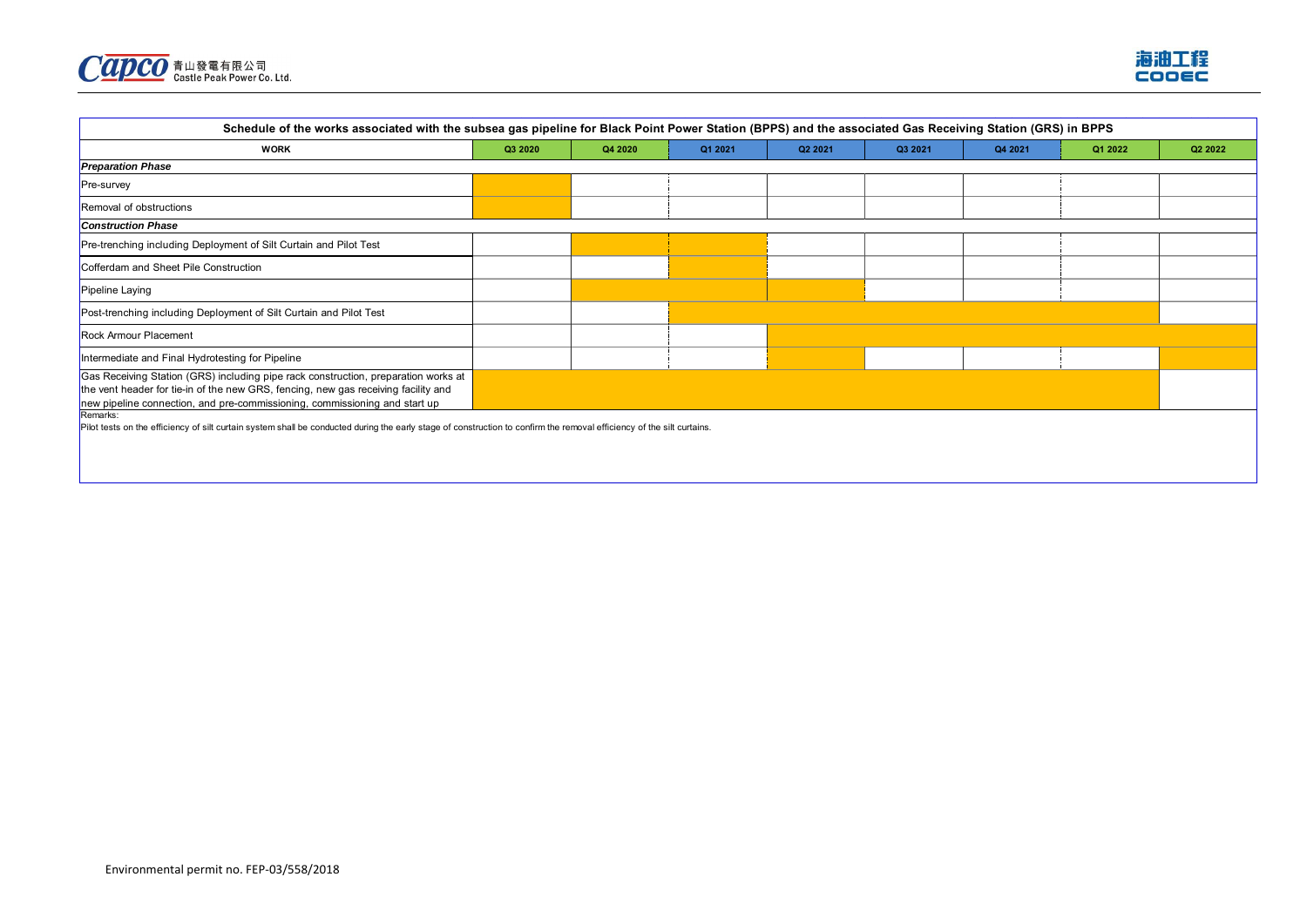

Note (Key Environmental Mitigation Measures):

- 1. The key environmental mitigation measures are stipulated in Conditions 3.1 to 3.9 of FEP-03/558/2018 and are summarized below:
	- No working vessels for construction of the Project shall enter into, transit through, stop over or anchor within the existing marine parks and the Southwest Lantau Marine Park and the proposed South Lantau Marine Park, otherwise agreed by the Director of Environmental Protection
	- Working vessels for construction of the Project shall not be operated at a speed higher than 10 knots when moving within the areas frequented by Chinese White Dolphin or Finless Porpoise, including the waters near Sha Chau and Lung Kwu Chau Marine Park, the waters at the west of Lantau Island and the waters between Soko Islands and Shek Kwu Chau
	- Implementation of a 250 m radius marine mammal exclusion zone for dredging and jetting works
	- **IMPLEM** Implementation of waste management measures in accordance with the Waste Management Plan
	- Working rates for dredging and jetting, silt curtain arrangement and other measures at specific work locations are provided in the table below

**Other Location Specific Measures** 

ne construction works to be conducted at daily num of 12 hours with daylight (0700– 1900)

| <b>Work Location</b>                                       | <b>Plants Involved</b> | <b>Allowed Maximum Work Rate</b>                                      | Silt curtain at<br>plants | Double silt curtain at water<br>sensitive receivers | <b>Other Loca</b>             |
|------------------------------------------------------------|------------------------|-----------------------------------------------------------------------|---------------------------|-----------------------------------------------------|-------------------------------|
| Pipeline Riser Sections at Double Berth Jetty              |                        |                                                                       |                           |                                                     |                               |
| Pipeline Riser<br>(BPPS KP0.0-0.1)                         | 1 Grab Dredger         | $8,000m3$ day <sup>-1</sup> for 24 hours each<br>day                  | Yes                       | No                                                  | Pipelin<br>$\bullet$<br>maxim |
| <b>BPPS</b> pipeline                                       |                        |                                                                       |                           |                                                     |                               |
| Pipeline shore approach at BPPS<br>(BPPS KP44.9 - 45.0)    | 1 Grab Dredger         | 1,500 $m3$ day <sup>-1</sup> for 24 hours each<br>day                 | Yes                       | Yes                                                 |                               |
| West of BPPS<br>(BPPS KP42.9 - 44.9)                       | 1 Jetting Machine      | 1,000m day <sup>-1</sup> for 24 hours each<br>day                     | Yes                       | Yes                                                 |                               |
| <b>Urmston Road</b><br>(BPPS KP41.1-42.9)                  | 1 Grab Dredger         | 8,000 $m3$ day <sup>-1</sup> for 24 hours each<br>day                 | Yes                       | No                                                  |                               |
| Lung Kwu Chau to Urmston Anchorage<br>(BPPS KP37.5 - 41.1) | 1 Jetting Machine      | 1,000m day <sup>-1</sup> for 24 hours each day                        | Yes                       | Yes                                                 |                               |
| Sha Chau to Lung Kwu Chau<br>(BPPS KP36.0 - 37.5)          | 1 Jetting Machine      | 720m day <sup>-1</sup> for 24 hours each day                          | Yes                       | Yes                                                 |                               |
| Sha Chau to Lung Kwu Chau<br>(BPPS KP31.5 - 36.0)          | 1 Jetting Machine      | 720m day <sup>-1</sup> for 24 hours each day                          | Yes                       | Yes                                                 |                               |
| West of Tai O to West of HKIA<br>(BPPS KP21.3 - 31.5)      | 1 Jetting Machine      | 1,500m day <sup>-1</sup> for 24 hours each day<br>from KP21.3 to 26.2 | Yes                       | No.                                                 |                               |
|                                                            |                        | 720m day <sup>-1</sup> for 24 hours each day<br>from KP26.2 to 31.5   |                           |                                                     |                               |